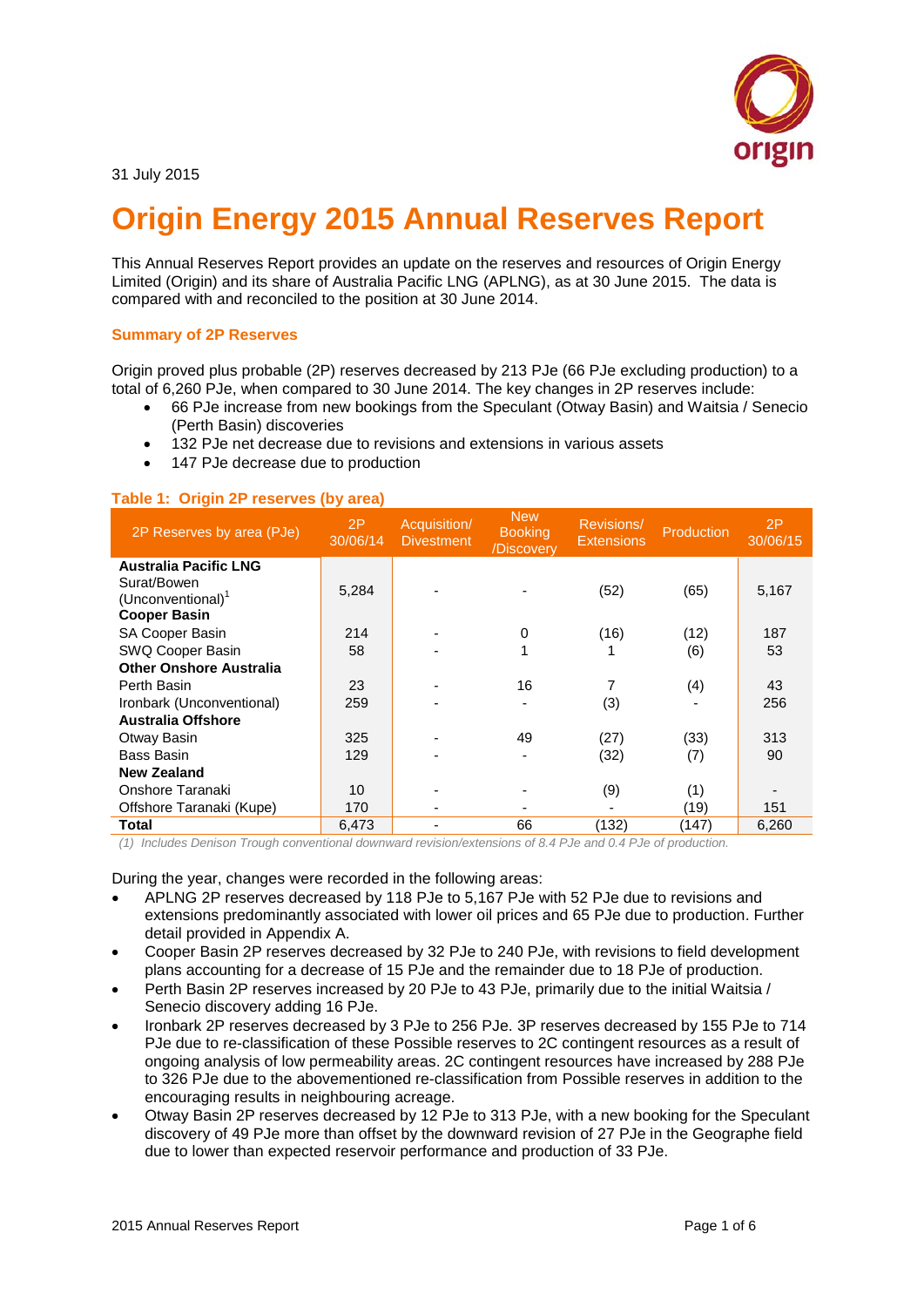- Bass Basin 2P reserves decreased by 39 PJe to 90 PJe. Results from the Yolla 5 and 6 drilling campaign provided an updated view of the connectivity of the reservoirs resulting in a downward revision of 32 PJe. Production was 7 PJe.
- Onshore Taranaki Basin 2P reserves have been reclassified to contingent resources following the impairment of the assets at 31 December 2014.

Minor revisions to reserves occurred in other areas as additional data and technical studies are incorporated into forward estimates. Around 87% of 2P reserves are unconventional.

| $\frac{1}{2}$ and $\frac{1}{2}$ and $\frac{1}{2}$ are not too (b) product and development type) | Gas   | <b>LPG</b> | Condensate | Oil      |                  | Total (PJe) | Total |
|-------------------------------------------------------------------------------------------------|-------|------------|------------|----------|------------------|-------------|-------|
| 2P Reserves by area (PJe)                                                                       | (PJ)  | (KT)       | (kbbl)     | (kbb)    | <b>Developed</b> | Undeveloped | (PJe) |
| <b>Australia Pacific LNG</b>                                                                    |       |            |            |          |                  |             |       |
| Surat/Bowen                                                                                     | 5,167 |            |            |          | 1,012            | 4,155       | 5,167 |
| (Unconventional)                                                                                |       |            |            |          |                  |             |       |
| <b>Cooper Basin</b>                                                                             |       |            |            |          |                  |             |       |
| <b>SA Cooper Basin</b>                                                                          | 148   | 286        | 2.198      | 2,206    | 98               | 88          | 187   |
| SWQ Cooper Basin                                                                                | 45    | 50         | 508        | 418      | 31               | 22          | 53    |
| <b>Other Onshore Australia</b>                                                                  |       |            |            |          |                  |             |       |
| Western Australia                                                                               | 42    |            | 15         |          | 43               |             | 43    |
| Ironbark (Unconventional)                                                                       | 256   |            |            |          |                  | 256         | 256   |
| <b>Australia Offshore</b>                                                                       |       |            |            |          |                  |             |       |
| Otway Basin                                                                                     | 270   | 492        | 3,539      |          | 159              | 154         | 313   |
| Bass Basin                                                                                      | 67    | 213        | 2,366      | 6        | 38               | 52          | 90    |
| New Zealand                                                                                     |       |            |            |          |                  |             |       |
| Onshore Taranaki                                                                                |       |            |            |          |                  |             |       |
| Offshore Taranaki (Kupe)                                                                        | 105   | 451        | 4,376      | $\Omega$ | 88               | 63          | 151   |
| Total                                                                                           | 6,100 | 1,492      | 13,002     | 2,631    | 1,470            | 4,790       | 6,260 |

# **Table 2: Origin 2P reserves (by product and development type)**

# **Table 3: Origin 2P reserve changes (by product)**

| 2P Reserves by area (PJe) | Gas<br>(PJ)              | <b>LPG</b><br>(KT)       | Condensate<br>(kbbl)     | Oil<br>(kbbl) | <b>Total</b><br>(PJe)    |
|---------------------------|--------------------------|--------------------------|--------------------------|---------------|--------------------------|
| 2P 30/06/14               | 6.274                    | 1,752                    | 16,007                   | 4,490         | 6,473                    |
| Acquisition/divestment    | $\overline{\phantom{a}}$ | $\overline{\phantom{0}}$ | $\overline{\phantom{0}}$ | ٠             | $\overline{\phantom{0}}$ |
| New bookings/discoveries  | 60                       | 58                       | 426                      | 155           | 66                       |
| Revisions/extensions      | (104)                    | (176)                    | (1, 845)                 | (1,696)       | (132)                    |
| Production                | (130)                    | (142)                    | (1,586)                  | (318)         | (147)                    |
| 2P 30/06/15               | 6.100                    | 1,492                    | 13,002                   | 2,631         | 6,260                    |
| Change                    | (173)                    | (260)                    | (3,005)                  | (1,859)       | (213)                    |
| Change (percentage)       | (3)                      | (15)                     | (19)                     | (41)          | (3)                      |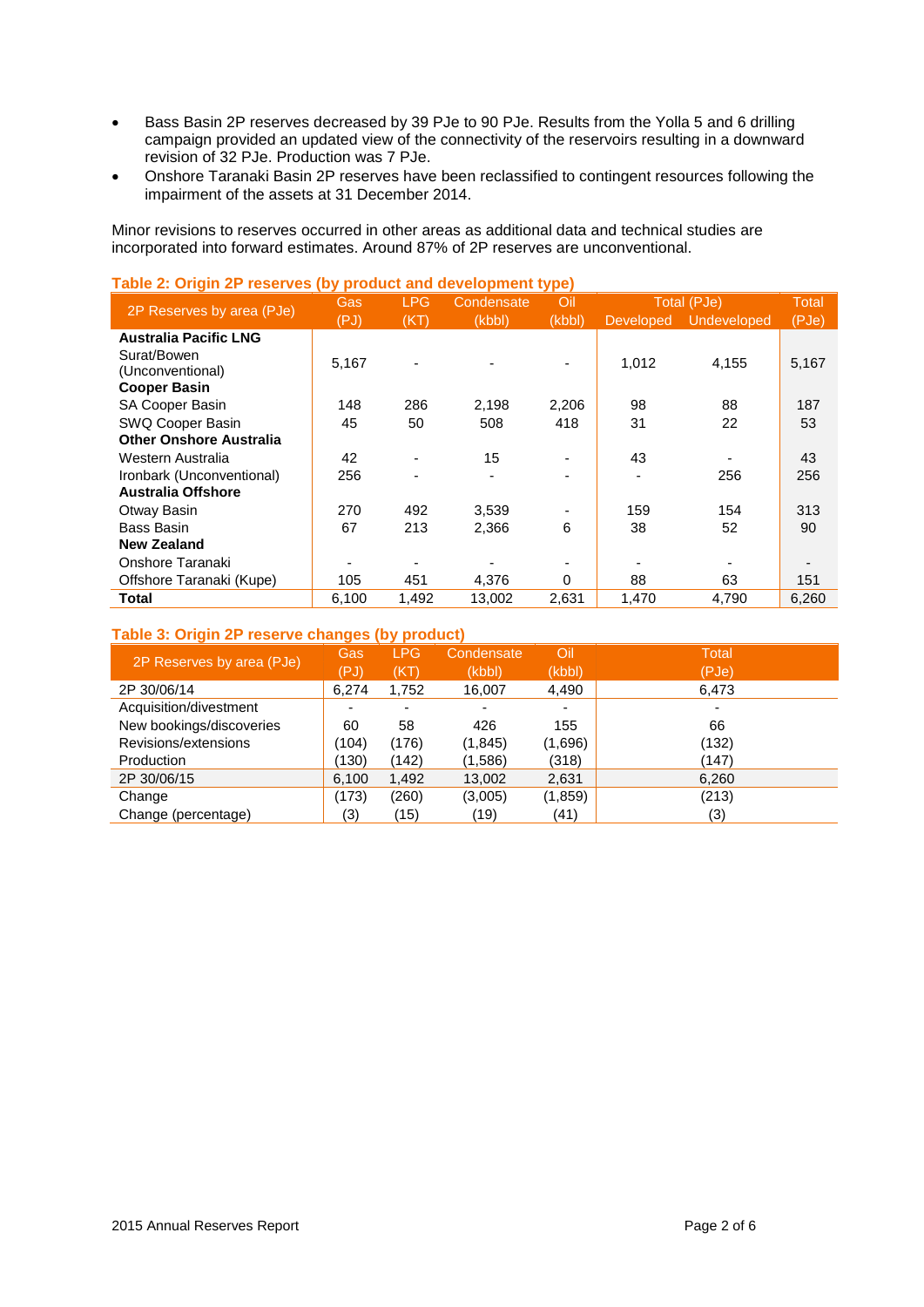# **Summary of 1P Reserves**

Origin proved (1P) reserves increased by 544 PJe (after production) to a total of 2,763 PJe, when compared to previous reporting period, as stated in Table 4. Around 82% of 1P reserves are unconventional.

# **Table 4: Origin 1P reserves (by area)**

| 1P Reserves by area (PJe)      | 1P<br>30/06/14 | Acquisition/<br><b>Divestment</b> | <b>New Booking</b><br>/Discovery | <b>Revisions/</b><br><b>Extensions</b> | Production | 1P<br>30/06/15 |
|--------------------------------|----------------|-----------------------------------|----------------------------------|----------------------------------------|------------|----------------|
| <b>Australia Pacific LNG</b>   |                |                                   |                                  |                                        |            |                |
| Surat/Bowen (Unconventional)'  | 1,718          |                                   |                                  | 620                                    | (65)       | 2,272          |
| <b>Cooper Basin</b>            |                |                                   |                                  |                                        |            |                |
| <b>SA Cooper Basin</b>         | 86             |                                   |                                  | 8                                      | (12)       | 82             |
| SWQ Cooper Basin               | 25             |                                   |                                  | 7                                      | (6)        | 26             |
| <b>Other Onshore Australia</b> |                |                                   |                                  |                                        |            |                |
| Western Australia              | 13             |                                   | 8                                | (2)                                    | (4)        | 15             |
| Ironbark (Unconventional)      |                |                                   |                                  |                                        |            |                |
| <b>Australia Offshore</b>      |                |                                   |                                  |                                        |            |                |
| Otway Basin                    | 168            |                                   | 28                               | 25                                     | (33)       | 188            |
| Bass Basin                     | 90             |                                   |                                  | (1)                                    | (7)        | 83             |
| <b>New Zealand</b>             |                |                                   |                                  |                                        |            |                |
| Onshore Taranaki               | 3              |                                   |                                  | (2)                                    | (1)        |                |
| Offshore Taranaki (Kupe)       | 116            |                                   |                                  |                                        | (19)       | 97             |
| Total                          | 2,218          |                                   | 37                               | 655                                    | (147)      | 2,763          |

*(1) Includes Denison Trough conventional reserves revisions/extensions of -5.2 PJe and production of 0.4 PJe.*

# **Table 5: Origin 1P reserves (by product and development type)**

|                                | Gas            | <b>LPG</b>     | Condensate | Oil    |                  | Total (PJe) | <b>Total</b> |
|--------------------------------|----------------|----------------|------------|--------|------------------|-------------|--------------|
| 1P Reserves by area (PJe)      | (PJ)           | (KT)           | (kbb)      | (kbbl) | <b>Developed</b> | Undeveloped | (Pje)        |
| <b>Australia Pacific LNG</b>   |                |                |            |        |                  |             |              |
| Surat/Bowen (Unconventional)   | 2,272          |                |            |        | 1.012            | 1.260       | 2,272        |
| <b>Cooper Basin</b>            |                |                |            |        |                  |             |              |
| SA Cooper Basin                | 66             | 120            | 906        | 829    | 38               | 44          | 82           |
| SWQ Cooper Basin               | 22             | 22             | 233        | 240    | 16               | 10          | 26           |
| <b>Other Onshore Australia</b> |                |                |            |        |                  |             |              |
| Western Australia              | 15             | $\blacksquare$ | 7          |        | 15               |             | 15           |
| Ironbark (Unconventional)      | $\blacksquare$ |                |            |        |                  |             |              |
| <b>Australia Offshore</b>      |                |                |            |        |                  |             |              |
| Otway Basin                    | 161            | 311            | 2,254      |        | 103              | 85          | 188          |
| Bass Basin                     | 61             | 196            | 2,172      |        | 35               | 48          | 83           |
| <b>New Zealand</b>             |                |                |            |        |                  |             |              |
| Onshore Taranaki               |                |                |            |        |                  |             |              |
| Offshore Taranaki (Kupe)       | 68             | 291            | 2,634      | 0      | 79               | 18          | 97           |
| Total                          | 2,666          | 940            | 8,207      | 1,070  | 1,298            | 1,465       | 2,763        |

# **Table 6: Origin 1P reserve changes (by product)**

| 1P Reserves by area (PJe) | Gas   | <b>LPG</b> | Condensate | Oil            | Total |
|---------------------------|-------|------------|------------|----------------|-------|
|                           | (PJ)  | (KT)       | (kbbl)     | (kbbl)         | (PJe) |
| 1P 30/06/14               | 2,110 | 988        | 9,291      | 1,638          | 2,218 |
| Acquisition/divestment    |       |            | -          | $\blacksquare$ |       |
| New bookings/discoveries  | 33    | 33         | 253        | 102            | 37    |
| Revisions/extensions      | 652   | 61         | 248        | (351)          | 655   |
| <b>Production</b>         | (130) | (142)      | (1,586)    | (318)          | (147) |
| 1P 30/06/15               | 2,666 | 940        | 8,207      | 1,070          | 2,763 |
| Change                    | 556   | (48)       | (1,085)    | (568)          | 544   |
| Change (percentage)       | 26    | (5)        | (12)       | (35)           | 25    |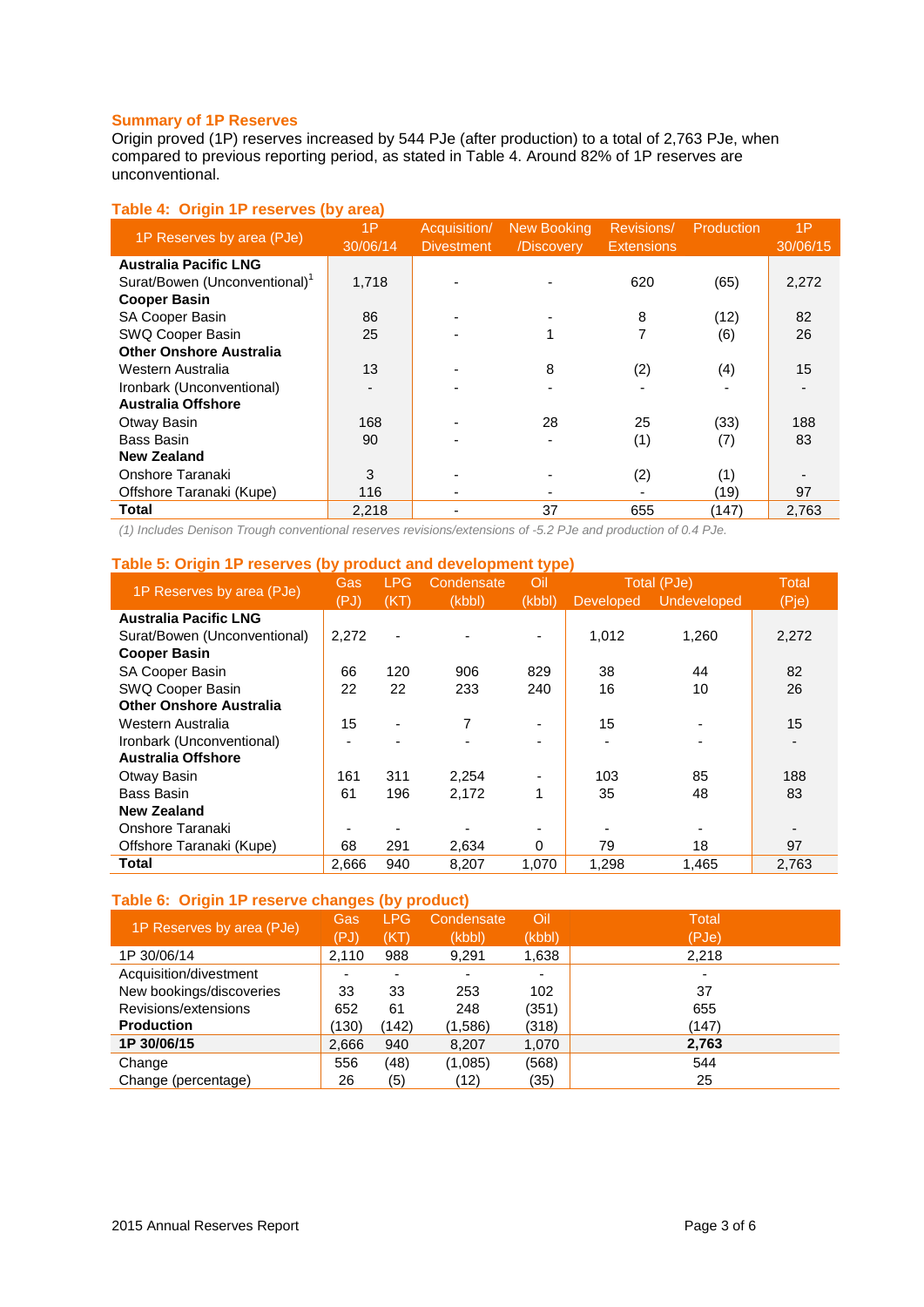# Appendix A: APLNG Reserves and Resources

Reserves and resources held by 100% APLNG have been prepared independently by NSAI (Netherland, Sewell & Associates, Inc.). The reserves and resources data are based on technical, commercial and operational information provided by Origin on behalf of APLNG.

Table 7 provides 1P, 2P and 3P reserves and 2C resources for APLNG (100%) and Table 8 shows Origin's 37.5% interest in these APLNG reserves and resources.

| Reserves (PJe)  | 30/06/14<br><b>Reserves</b> | Acquisition/<br><b>Divestment</b> | New Booking<br>/Discovery | <b>Revisions</b> /<br><b>Extensions</b> | Production | 30/06/15<br><b>Reserves</b> |
|-----------------|-----------------------------|-----------------------------------|---------------------------|-----------------------------------------|------------|-----------------------------|
| 1P              | 4.581                       | $\overline{\phantom{0}}$          | ٠                         | 1,653                                   | (174)      | 6,059                       |
| 2P              | 14,091                      | -                                 | ۰                         | (139)                                   | (174)      | 13,778                      |
| 3P              | 17.459                      | ٠                                 | ۰                         | (1, 111)                                | (174)      | 16,174                      |
| Resources (PJe) | <b>Resources</b>            |                                   |                           |                                         |            | <b>Resources</b>            |
| 2C              | 2,679                       | -                                 |                           | 81                                      |            | 2,760                       |

#### **Table 7: Reserves/resources held by APLNG (100% share).**

# **Table 8: Reserves/resources held by Origin (37.5% share in APLNG).**

| 30/06/14         | Acquisition/      | New Booking | Revisions/        | Production | 30/06/15         |
|------------------|-------------------|-------------|-------------------|------------|------------------|
| <b>Reserves</b>  | <b>Divestment</b> | /Discovery  | <b>Extensions</b> |            | <b>Reserves</b>  |
| 1.718            | -                 |             | 620               | (65)       | 2,272            |
| 5,284            | -                 |             | (52)              | (65)       | 5,167            |
| 6.547            |                   |             | (417)             | (65)       | 6,065            |
| <b>Resources</b> |                   |             |                   |            | <b>Resources</b> |
| 1,005            | -                 |             | 30                |            | 1,035            |
|                  |                   |             |                   |            |                  |

The 620 PJe increase in 1P revisions and extensions is due to development drilling.

The 52 PJe decrease in 2P revisions and extensions is predominantly due to lower oil price assumptions.

The 417 PJe decrease in 3P revisions and extensions is primarily due to re-classification of low permeability 3P reserves to 2C contingent resources. There is ongoing investigation on this contingent resource opportunity.

The 30 PJe increase in 2C revisions and extensions is largely due to the above mentioned reclassification from 3P reserves. This uplift was offset by reductions associated with drilling and pilot results across the acreage.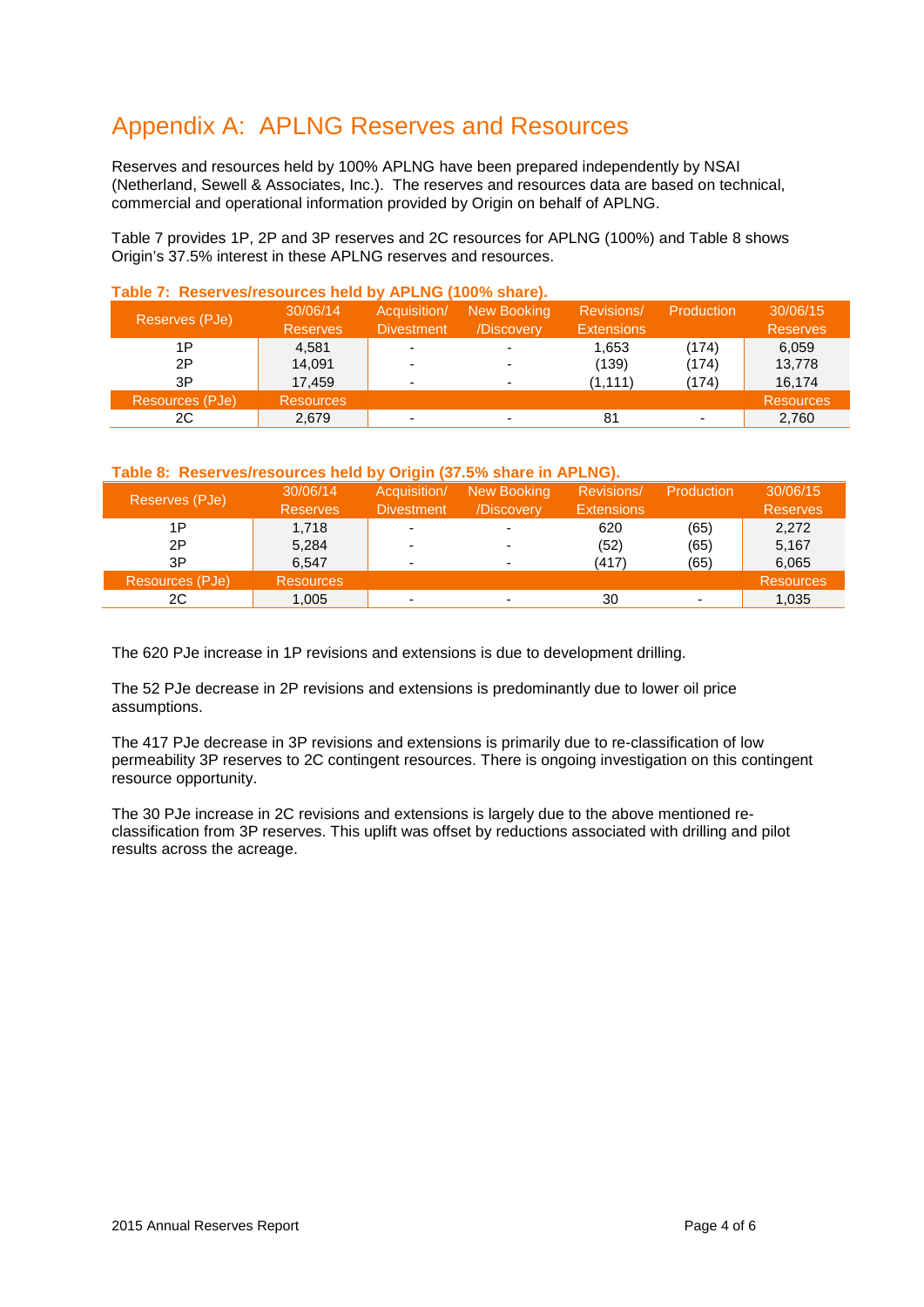# Appendix B: Notes Relating to this Report

#### **a. Methodology regarding Reserves and Resources**

The Reserves Report has been prepared to be consistent with the Petroleum Resources Management System (PRMS) 2007 published by Society of Petroleum Engineers (SPE). This document may be found at the SPE website: spe.org/industry/docs/Petroleum\_Resources\_Management\_System\_2007.pdf. Additionally, this Reserves Report has been prepared to be consistent with the ASX reporting guidelines.

The conventional (non-CSG) reserves estimates are prepared by employees who are qualified petroleum reserves and resource evaluators working in each of our assets utilising an Origin approved Reserves and Resources Process.

An independent assessment of our CSG reserves, which include the ATP 788P (Ironbark) permit and reserves held by Australia Pacific LNG, has been undertaken by NSAI. For these assets Origin reports NSAI's independent estimate of reserves and resources consistent with the SPE guidelines, as follows: proved reserves (1P); proved plus probable reserves (2P); proved plus probable plus possible reserves (3P); best estimate contingent resource (2C).

Origin does not intend to report Prospective or Undiscovered Resources as defined by the SPE in any of its areas of interest on an ongoing basis.

#### **b. Economic test for reserves**

The assessment of reserves requires a commercial test to establish that reserves can be economically recovered. Within the commercial test, operating cost and capital cost estimates are combined with fiscal regimes and product pricing to confirm the economic viability of producing the reserves.

In the case of oil, condensate and LPG forward estimates of prices are used in line with the forward curves available through various international benchmarking agencies, appropriately adjusted for local market conditions.

Gas reserves are assessed against existing contractual arrangements, local market conditions, as appropriate. In the case of gas reserves where contracts are not in place a forward price scenario based on monetisation of the reserves through domestic markets has been used, including power generation opportunities, direct sales to LNG and other end users and utilisation of Origin's wholesale and retail channels to market.

For CSG reserves that are intended to supply the APLNG CSG to LNG project, the economic test is based on gas prices calculated using the Residual Pricing Method (RPM). The RPM mechanism is used within the Petroleum Resource Rent Tax (PRRT) regime to determine an appropriate transfer price for integrated gas to liquids projects.

RPM applies the same rate of return to the upstream and downstream businesses of the APLNG project, and divides residual profit equally between the businesses. The residual profit is a function of the upstream "cost plus" and the downstream "net back" prices. The residual price is exposed to changes in the supply/demand balance in the market through the oil price-linked LNG contract, as well as other market forces through the long term bond rate.

#### **c. Reversionary Rights**

Some of Australia Pacific LNG CSG reserves and resources are subject to reversionary rights to transfer back to Tri-Star a 45% interest in Australia Pacific LNG's share of those CSG interests that were acquired from Tri-Star in 2002 if certain conditions are met. Origin has assessed the potential impact of reversionary rights associated with such interests based on economic tests consistent with these reserves and resources and based on that assessment does not consider that reversion will impact the reserves and resources quoted in this report. In October 2014, Tri-Star filed proceedings against Australia Pacific LNG claiming that reversion has occurred. Australia Pacific LNG will defend the claim.

#### **d. Information regarding the preparation of this Reserves Report**

The internationally recognised petroleum consultant NSAI has prepared assessments of the reserves and resources for APLNG and the Ironbark asset based on technical, commercial and operational data provided by Origin on behalf of APLNG.

The statements in this Report relating to reserves and resources as of 30 June 2015 for APLNG and the Ironbark asset are based on information in the NSAI reports dated 27 July 2015 and 22 July 2015, respectively. The data has been compiled by Mr. Dan Paul Smith, a full-time employee of NSAI. Mr. Dan Paul Smith has consented to the statements based on this information, and to the form and context in which these statements appear.